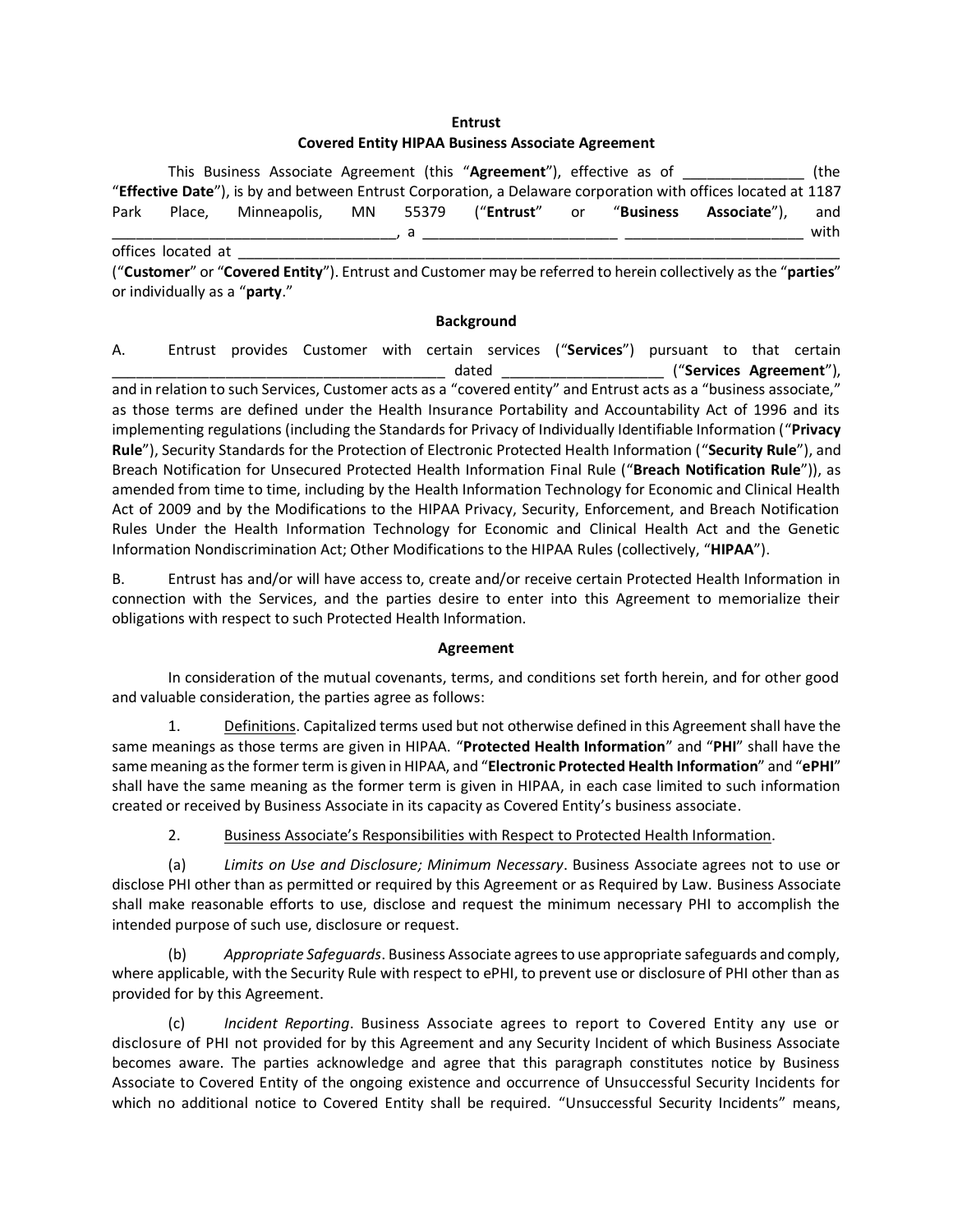without limitation, actual or attempted pings and other broadcast attacks on Business Associate's firewall, port scans, unsuccessful log-on attempts, denial of service attacks, and any combination of the above, so long as no such incident results in unauthorized access, use or disclosure of PHI.

(d) *Breach Notification*. Business Associate agrees to notify Covered Entity of any Breach of Unsecured Protected Health Information within twenty (20) business days after discovery of the Breach (except as provided in 45 C.F.R. § 164.412 with respect to law enforcement delay). The notification required by this paragraph shall include, to the extent possible, the identification of each individual whose Unsecured Protected Health Information has been, or is reasonably believed by Business Associate to have been, accessed, acquired, used or disclosed during the Breach. Business Associate shall provide Covered Entity, at the time of the notification required by this paragraph or promptly thereafter as information becomes available, with any other available information that Covered Entity is required to include in notification to the individual under the Breach Notification Rule.

(e) *Subcontractors*. Business Associate will enter into a written agreement with any agent or subcontractor that creates, receives, maintains or transmits PHI on behalf of Business Associate for services provided to Covered Entity, providing that the agent agrees to restrictions and conditions that are no less restrictive than those that apply through this Agreement to Business Associate with respect to such PHI.

(f) *Designated Record Sets – Access*. The parties acknowledge and agree that Business Associate does not currently maintain PHI in a Designated Record Set for Covered Entity. In the event there is a change such that Business Associate commences maintaining PHI in a Designated Record Set for Covered Entity, then Business Associate, at the request of Covered Entity, shall within fifteen (15) calendar days make access to such PHI available to Covered Entity in accordance with 45 C.F.R. § 164.524.

(g) *Designated Record Sets* – *Amendment*. The parties acknowledge and agree that Business Associate does not currently maintain PHI in a Designated Record Set for Covered Entity. In the event there is a change such that Business Associate commences maintaining PHI in a Designated Record Set for Covered Entity, then Business Associate, at the request of Covered Entity, shall within fifteen (15) calendar days make such PHI available to Covered Entity for amendment and incorporate any reasonably requested amendment to such PHI in accordance with 45 C.F.R. § 164.526.

(h) *Accounting of Disclosures*. Business Associate, at the request of Covered Entity, shall within thirty (30) calendar days make available to Covered Entity such information relating to disclosures made by Business Associate as required for Covered Entity to make any requested accounting of disclosures in accordance with 45 C.F.R. § 164.528.

(i) *Carrying Out Covered Entity's Obligations*. To the extent that Business Associate is engaged to carry out one or more of Covered Entity's obligations under the Privacy Rule, Business Associate agrees to comply with Privacy Rule requirements that apply to Covered Entity in the performance of such obligations.

(j) *Access to Books and Records*. Business Associate shall make available to the Secretary of the U.S. Department of Health and Human Services Business Associate's internal practices, records, and books relating to the use and disclosure of PHI for purposes of determining Covered Entity's compliance with HIPAA, subject to attorney-client and other applicable legal privileges.

3. Permitted Uses and Disclosures of PHI by Business Associate.

(a) *Performance of Services*. Business Associate may use and disclose PHI for, or on behalf of, Covered Entity as specified in the Services Agreement or as otherwise necessary to provide Covered Entity with the Services, provided that any such use or disclosure would not violate HIPAA if done by Covered Entity.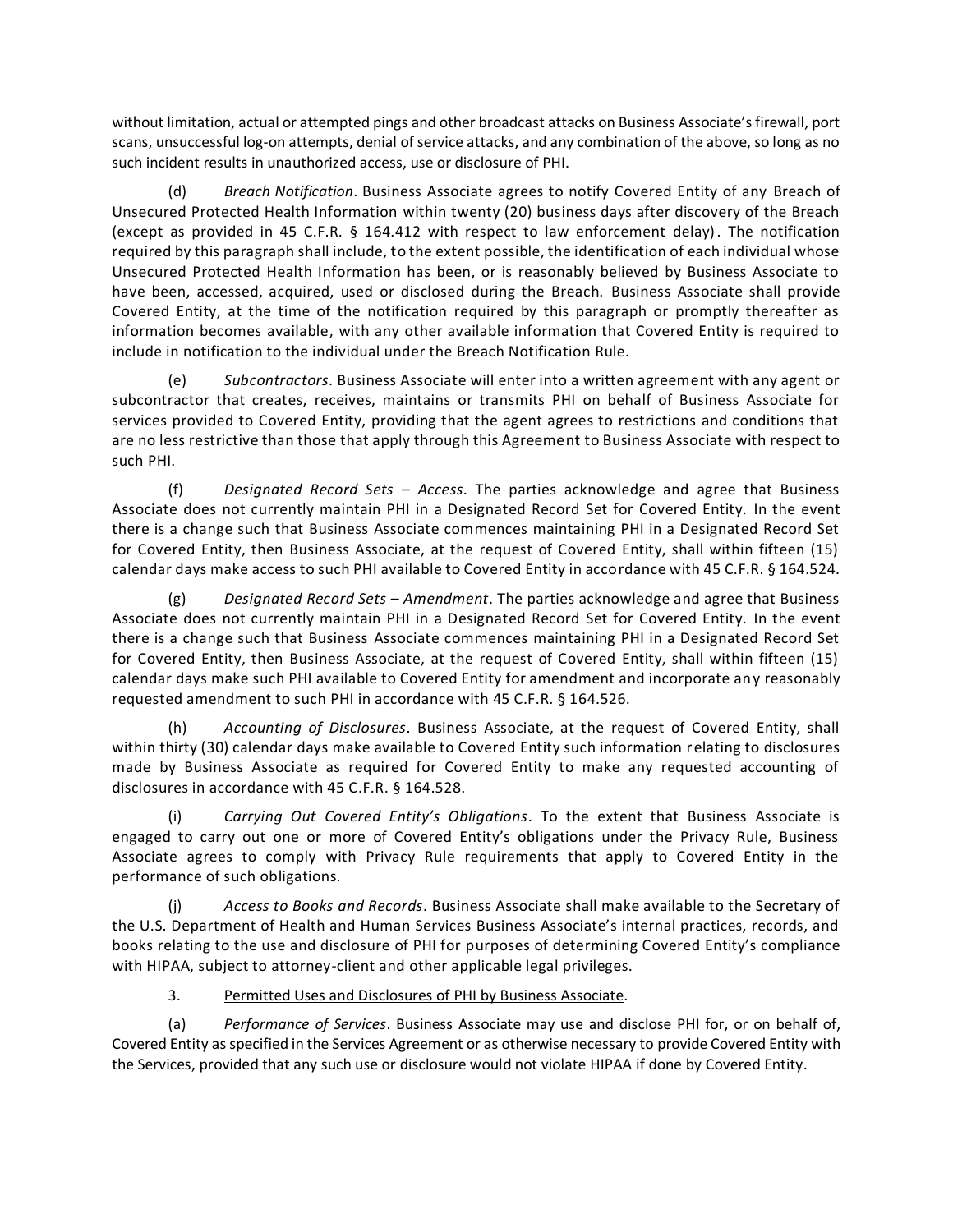(b) *De-Identification*. Business Associate may use PHI to de-identify PHI in accordance with 45 C.F.R. § 164.514, provided that any such use would not violate HIPAA if done by Covered Entity, and Business Associate may subsequently use and disclose such de-identified data unless prohibited by applicable law.

(c) *Management, Administration and Legal Responsibilities*. Business Associate may use and disclose PHI for the proper management and administration of Business Associate or to carry out Business Associate's legal responsibilities, provided that any disclosure pursuant to this sub-part may occur only if Business Associate obtains written reasonable assurances from the person to whom PHI is disclosed that (i) such PHI will be held confidentially and used and further disclosed only as Required by Law or for the purpose for which it was disclosed to such person and (ii) such person will notify Business Associate of any instances of which it becomes aware in which the confidentiality of the PHI has been breached.

(d) *Data Aggregation*. Business Associate may use PHI to provide Data Aggregation services relating to the health care operations of Covered Entity as permitted by 45 C.F.R. § 164.504(e)(2)(i)(B).

(e) *Required by Law*. Business Associate may use and disclose PHI as Required by Law.

4. Covered Entity's Responsibilities with Respect to Protected Health Information. Covered Entity shall promptly (and if practicable, fifteen (15) calendar days prior to the effective date) notify Business Associate of the following, in each case only to the extent that such matter affects or may affect Business Associate use or disclosure of PHI: (a) any limitations in the notice of privacy practices of Covered Entity under 45 C.F.R. § 164.520; (b) any changes in, or revocation of, the permission by an individual to use or disclose their PHI; and (c) any restriction on the use or disclosure of PHI that Covered Entity has agreed to or is required to abide by under 45 C.F.R. §164.522. Covered Entity shall not request Business Associate to use or disclose PHI in any manner that would not be permissible under the Privacy Rule if done by Covered Entity (unless permitted by HIPAA for business associates).

5. Term and Termination.

(a) *Term*. The term of this Agreement shall start on the Effective Date and shall continue until the earlier of (i) termination by a party for breach as set forth below or (ii) the date on which Business Associate no longer continues to provide Services under the Services Agreement.

(b) *Termination for Breach*. Either party may terminate this Agreement immediately upon written notice if the other party has violated a material term of this Agreement.

(c) *Return, Destruction or Retention of PHI upon Termination*. Upon expiration or termination of this Agreement, Business Associate shall return or destroy all PHI in its possession, if Business Associate determines in its sole discretion that it is feasible to do so. If it is not feasible to return or destroy any PHI, then Business Associate shall extend the protections of this Agreement to such PHI and limit any further use or disclosure of the PHI to those purposes that make the return or destruction infeasible for the duration of the retention of the PHI.

6. Miscellaneous.

(a) *Interpretation; Amendment; Waiver*. Any ambiguity in this Agreement shall be interpreted to permit compliance with HIPAA. References in this Agreement to a particular law means the law as in effect or as amended. The parties agree to take such action, including negotiation of an amendment in good faith, as is necessary, to amend this Agreement from time to time as is necessary for compliance with HIPAA and other applicable law. Any amendment to this Agreement is not effective unless mutually agreed to in writing by both parties. The invalidity, illegality, or unenforceability of any provision herein does not affect any other provision herein or the validity, legality, or enforceability of such provision in any other jurisdiction. Any failure to act by a party with respect to a breach of this Agreement by the other party does not constitute a waiver and will not limit such non-breaching party's rights with respect to such breach or any subsequent breaches.